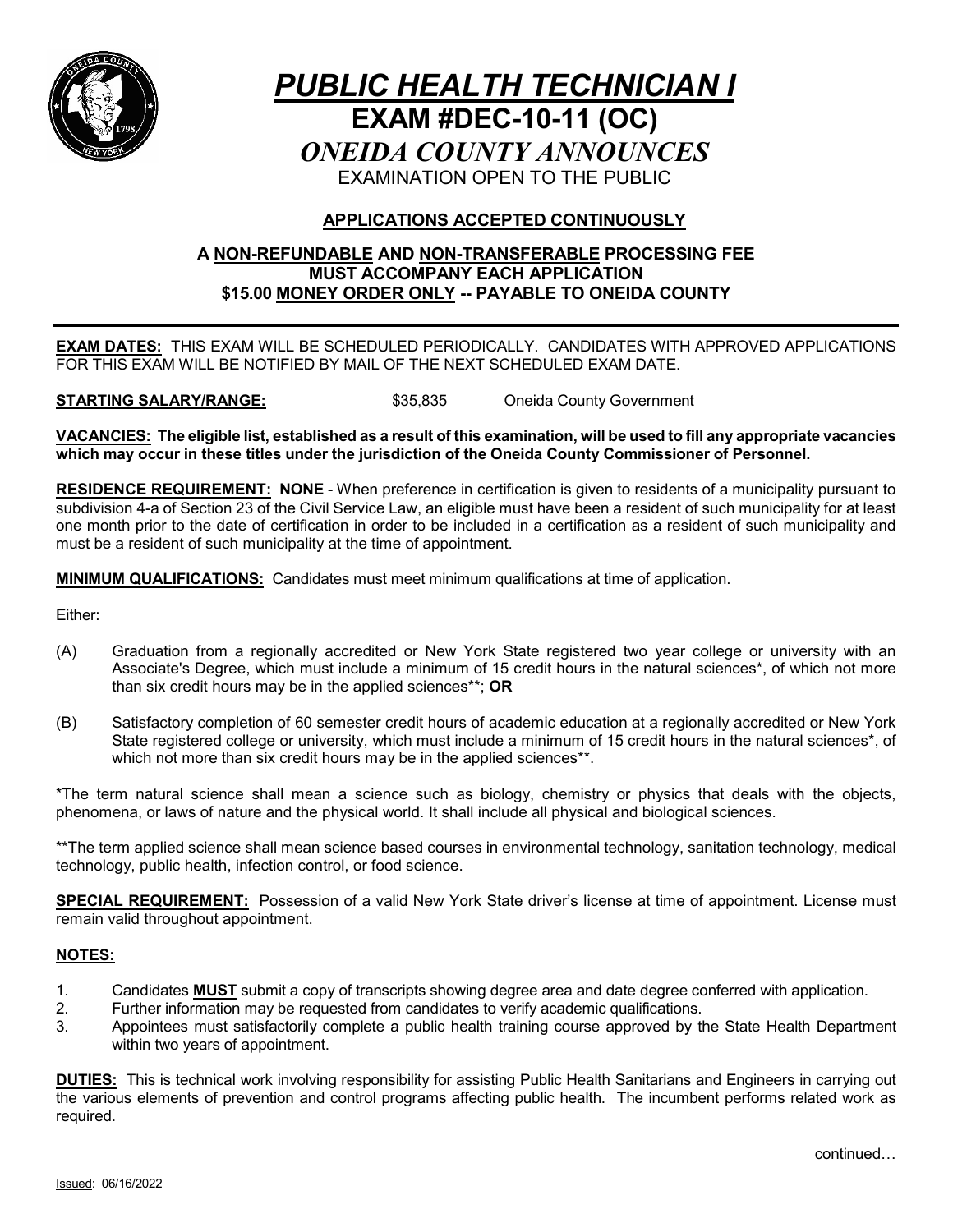# **PUBLIC HEALTH TECHNICIAN I #DEC-10-11 (OC)** Page Two

**PC-ADMINISTERED TEST:** The test will be administered on a personal computer (PC). Candidates need no prior knowledge of computers in order to take the test. The test uses a simple point-and-click system that is thoroughly explained through an animated instruction program. Candidates will be given a sample test on which to practice before the actual test begins. This test is designed to evaluate knowledge, skills, and/or abilities in such areas as:

# **1. ARITHMETIC REASONING:**

These questions test your ability to solve an arithmetic problem presented in sentence or short paragraph form.

## **2. UNDERSTANDING AND INTERPRETING WRITTEN MATERIAL:**

These questions test how well you comprehend written material.

### **3. PRINCIPLES OF BIOLOGY, CHEMISTRY AND GENERAL SCIENCE:**

These questions test for a basic understanding of the physical world around you and the scientific laws that govern it.

**CALCULATORS ARE ALLOWED:** Unless specifically prohibited, candidates are permitted to use QUIET, hand-held, solar- or battery-powered calculators ONLY. Devices with typewriter keyboards, such as cell phones, computers or devices which can be hooked up to a computer, spell-checkers, personal digital assistants, address books, language translators, dictionaries and any similar devices are **PROHIBITED**.

**ELIGIBLE LISTS:** Candidates who meet the qualifications, and pass this examination, will have their names placed on the Eligible List, in the order of final scores, regardless of the date on which they filed or took the test. The names of qualified candidates will remain on the Eligible List for one year. Appeal of ratings will not be allowed, as the opportunity for re-test exists.

**RETEST POLICY:** Retest for this continuous recruitment examination is permitted after six months.

**TERMINATION OF THE PROGRAM:** Oneida County Department of Personnel reserves the right to terminate this special recruitment program at any time, and re-establish a program of periodic testing for this title.

**TEST GUIDE:** The New York State Department of Civil Service has not prepared a Test Guide for this examination. However, candidates may find information contained in the publication "How to Take a Written Test" helpful in preparing for this examination. This publication is available online at: <https://www.cs.ny.gov/testing/testguides.cfm> .

continued…